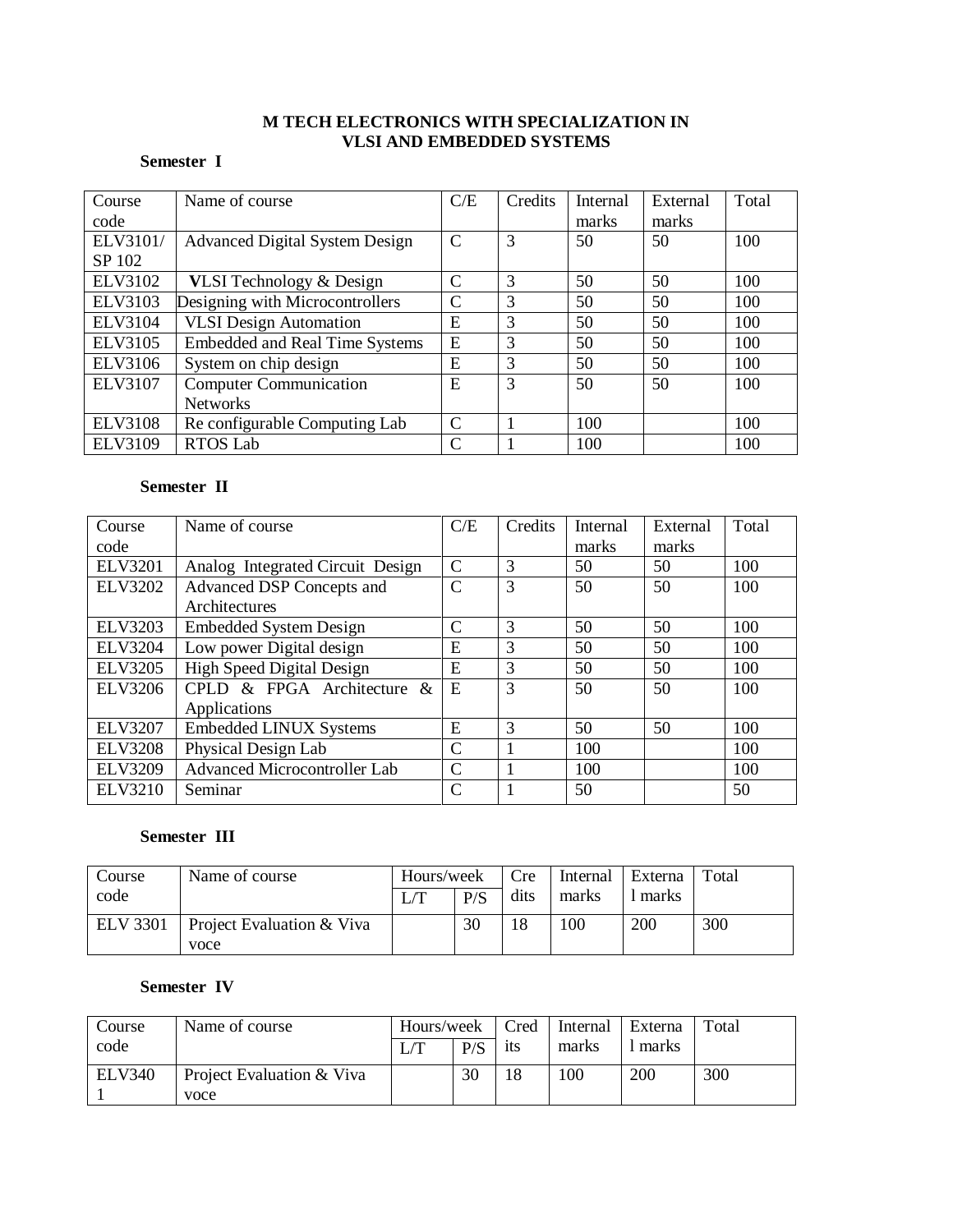#### **ELV3101/ SP 102 ADVANCED DIGITAL SYSTEM DESIGN**

#### **Unit 1**

**MSI and LSI circuits and their applications:** Arithmetic circuits, comparators, Multiplexers, Code Converters, XOR & AOI Gates, Design of sequential systems with small number of standard modules, State register Counters and RAM with combinational networks Multimodule implementation of sequential systems - Multimodule registers - and counters.

#### **Unit 2**

**Sequential Circuit Design:** Clocked Synchronous State Machine Analysis, Mealy and Moore machines, Finite State Machine design procedure – derive state diagrams and state tables, state reduction methods, and state assignments. Incompletely specified state machines. Implementing the states of FSM.

# **Unit 3**

**Asynchronous sequential circuits: Analysis,** Derivation of excitation table, Flow table reduction, state assignment, transition table , design of asynchronous Sequential circuits, Race conditions and cycles, Static and dynamic hazards, Methods for avoiding races and hazards, essential hazards

**Designing with SM charts** – State machine charts, Derivation of SM charts, and Realization of SM charts.

#### **Unit 4**

**Designing with Programmable Logic Devices:** Read – Only Memories, Programmable Array Logic PALs, Programmable Logic Arrays PLAs – PLA minimization and PLA folding, Other Sequential PLDs, Design of combinational and sequential circuits using PLD's. Complex Programmable Logic Devices and Filed Programmable Gate Arrays - Altera Series FPGAs and Xilinx Series FPGAs

# **Unit 5**

**Timing issues in Digital system design**: timing classification- synchronous timing basics – skew and jitter- latch based clocking- self timed circuit design - self timed logic, completion signal generation, self timed signaling–synchronizers and arbiters.

#### **Text Book:**

- 1. Charles H. Roth, *Fundamentals of Logic Design*, Thomson Publishers, 5<sup>th</sup> ed.
- 2. Milos D Ercegovac, Tomas Lang, *Digital systems and hardware / firmware algorithm*, John Wiley, 1985

#### **References :**

- 1. William I. Fletcher, *A Systematic Approach to Digital Design,* PHI, 1996.
- 2. N.N Biswas,*Logic Design Theory*, Prentice Hall of India, 1<sup>st</sup> Edn, 1993.
- 3. Zvi Kohavi, *Switching and Finite automata Theory*, Tata Mc Graw Hill, 2nd ed.
- *4.* Jan M. Rabaey, A. Chandrakasan, B. Nikolic, *Digital Integrated Circuits- A Design perspective*, Pearson education/ Prentice-Hall India Ltd, 2nd ed
- 5. Comer, *Digital Logic State Machine Design*, Oxford University Press, 3<sup>rd</sup> ed.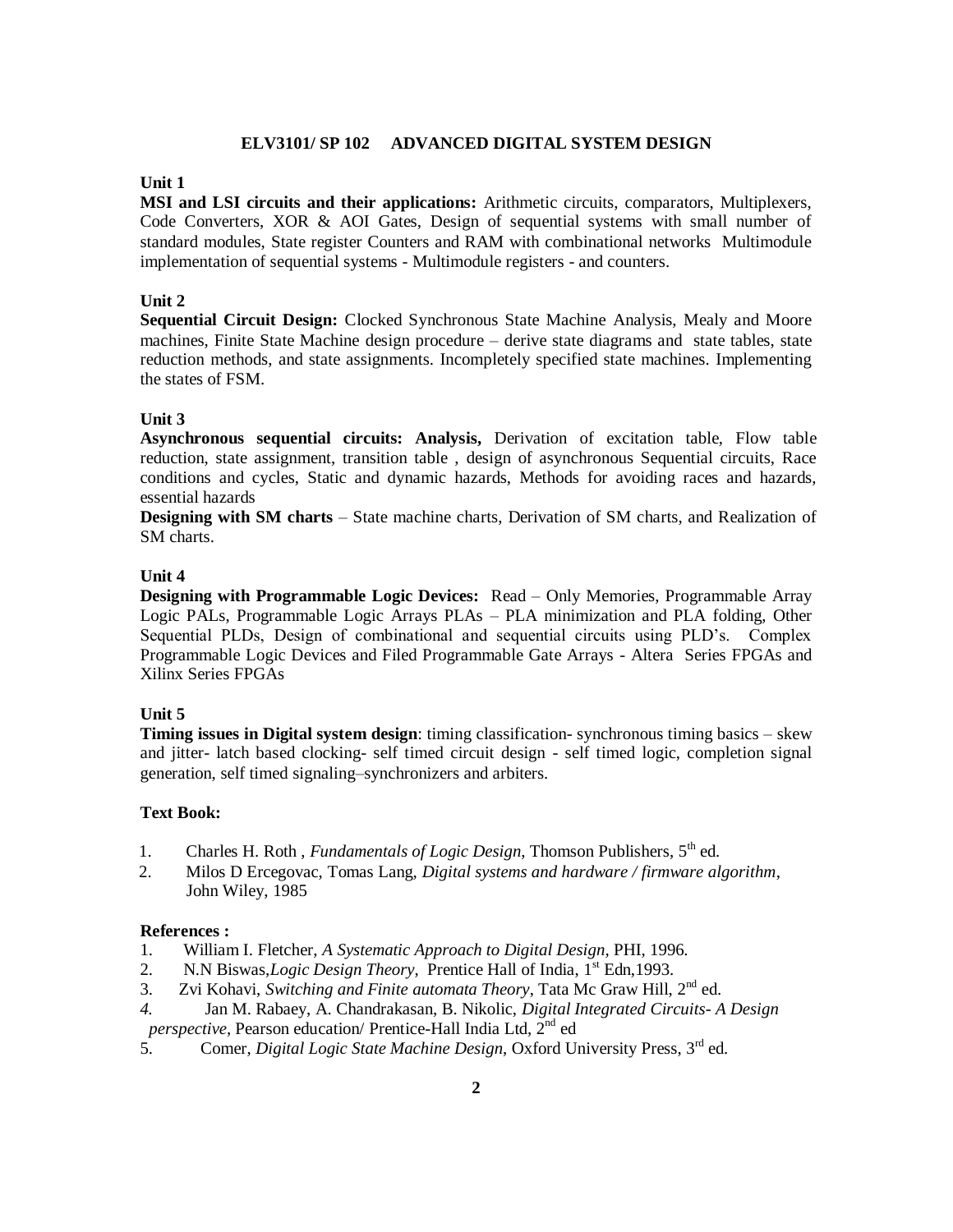### **ELV 3102 VLSI TECHNOLOGY & DESIGN**

#### **Unit 1**

**Review of Microelectronics and Introduction to MOS Technologies:** Technology trends . MOS Transistor Theory: n MOS  $/ p$  MOS transistor, threshold voltage equation, body effect, MOS device design equation, sub threshold region, Channel length modulation. Mobility variation, tunneling, punch through, hot electron effect, Modelling of MOS transistors using SPICE.

### **Unit 2**

**Basic IC Processing Steps:** Crystal growth and wafer preparation**,** epitaxy**,**Oxidation, Lithography, Etching techniques , film deposition, Diffusion, Ion implantation, metallisation, VLSI Process Integration NMOS, CMOS and BICMOS

### **Unit 3**

**Basics of Digital CMOS Design:** The MOS Inverter: principle, Depletion and enhancement load inverters, the basic CMOS inverter, transfer characteristics, logic threshold, Noise margins, and Dynamic behavior, Propagation Delay, Power Consumption. Latch-up in CMOS circuits. Ratioed logic, Pass Transistor logic, Arithmetic circuits in CMOS VLSI; Adders- multipliersshifters.

### **Unit 4**

**Sequential MOS Logic Design:** Static latches; Flip flops & Registers, Dynamic Latches & Registers, CMOS Schmitt trigger, Monostable sequential Circuits, Astable Circuits. Memory Design: ROM & RAM cells design, SRAM and DRAM, Domino and NORA logic.

# **Unit 5**

**Circuit design Process :** Circuit elements- resistor , capacitor, interconnects, sheet resistance , standard unit capacitance and unit delay concepts , inverter delays , driving capacitive loads, propagation delays, MOS layers, Stick diagrams and mask layout encoding, Design rules and layout, Lambda Based Design rules, micron based design rules, scaling of MOS circuits.

#### **TEXT BOOKS:**

- *1.* Sung-Mo Kang & Yusuf Leblebici, *CMOS Digital Integrated Circuits - Analysis & Design*, Tata MGH,  $3<sup>rd</sup>$  edition. 2003.
- 2. Douglas A Pucknell & Kamran Eshragian , *Basic VLSI Design,* PHI, Third Edition
- 3. S.M.Sze,*VLSI Technology*, McGraw Hill Book Company.

#### **References :**

- 1. Jan M Rabaey, Digital Integrated Circuits A Design Perspective, Pearson Education, Second Edition, 2003.
- 2. Ken Martin, Digital Integrated Circuit Design, Oxford University Press, 2000
- 3. Neil Weste and K. Eshragian, Principles of CMOS VLSI Design: A System Perspective," 2nd edition, Pearson Education (Asia) Pte. Ltd., 2000.
- 4. Wayne, Wolf, Modern VLSI design: System on Silicon,Pearson Education,Second Edition.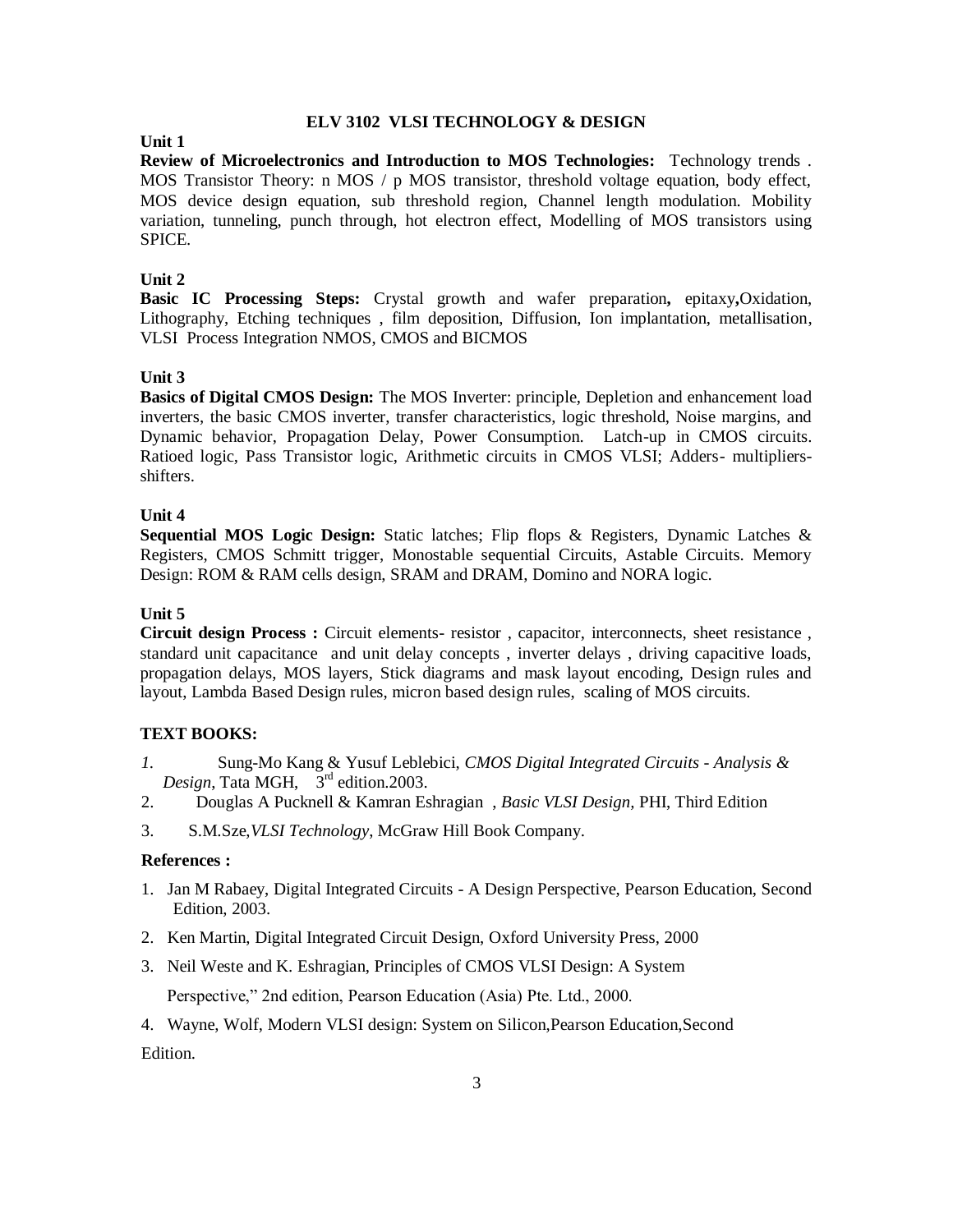### **ELV3103 DESIGNING WITH MICROCONTROLLERS**

# **Unit 1**

**8-Bit Microcontrollers :** Study of micro controller (MCS 51 family- 8051) -Architecture: CPU Block diagram, Memory organization, Program memory, Data memory, Interrupts, Peripherals: Timers, Serial port, I/O Port. Programming, Addressing Modes, Instruction Set, Programming, Comparison of various families of 8- bit Microcontrollers.

# **Unit 2**

**PIC 16F 87X Microcontroller:** CPU Architecture - Block diagram ,Memory organization, Program memory, Data memory, Interrupts, Addressing Modes, Instruction Set , Peripherals: Timers, ADC , Serial port, I/O Port, Programming,

# **Unit 3**

# **High Performance RISC Architecture : ARM**

Background of ARM and ARM architecture versions V4, V5, V6, V7, ARM Cortex M3 archiecture , Programmers model , Thumb Instruction Set Architecture, Memory map, Exceptions, Clocking and resets, Power management, NVIC, Memory Protection Unit, Core Debug, System Debug, Cortex M3 development using the GNU tool chain.

# **Unit 4**

**Design, Development and Debugging Tools for Microcontroller based Systems:** Software tools like Cross assembler, compiler, debuggers, simulators and hardware tools like In-Circuit Emulators(ICE), Emulators, Logic Analyzers etc.

# **Unit 5**

**Microcontroller based System Design:** Case study with reference to a popular 8/16/32- bit microcontroller. A typical application design from requirement analysis through concept design, detailed hardware and software design using 8 ,16 and 32- bit Microcontrollers to demonstrate the use of Interrupts and available peripherals. Timing Analysis.

# **TEXT BOOKS**

1. Ayala Kenneth J, *8051 microcontroller: Architecture, Programming and Application*, 1st edition, , West Publishing Company,1996.

- 2. John b Peatman, *Designing with Microcontrollers*, 1<sup>st</sup> edition, McGraw Hill International.
- 3. Muhammad Ali Mazidi,Janice G .Mazidi, R.D.Mckinlay, *The 8051 Microcontroller and Embedded Systems using Assembly & C,*  $2<sup>nd</sup>$  Edition, Pearson Education

- 1. *Embedded Microcontrollers*, 1<sup>st</sup> edition; by Intel Hand book.
- 2. Kenneth Hintz & Danniel*, Microcontroller Architecture, Implementation & Programming*", McGraw Hill, New york, 1992.
- 3. Predko, Myke *Programming and Customizing the 8051 microcontroller*", 1<sup>st</sup> edition,; McGraw Hill International.
- 4. Stewart, James W Miao, Kai X, *8051 Microcontroller: Hardware, software and Interfacing*, 2nd edition,
- 5. David Seal,*ARM Architecture Reference Manual* ,second edition Addison Wesley
- 6. Joseph Yiu ,*The Definitive Guide to the ARM Cortex- M3*, Newness.
- 7. *Cortex-M3 Technical Reference Manual ,* ARM Limited.
- 8. *ARM v7-M Architecture Application Level Reference Manual*, ARM Limited
- 9. Andrew Sloss , Dominic Symes , Chris Wright ARM System Developer's Guide: Designing and Optimizing System Software (The Morgan Kaufmann Series in Computer Architecture and Design) 4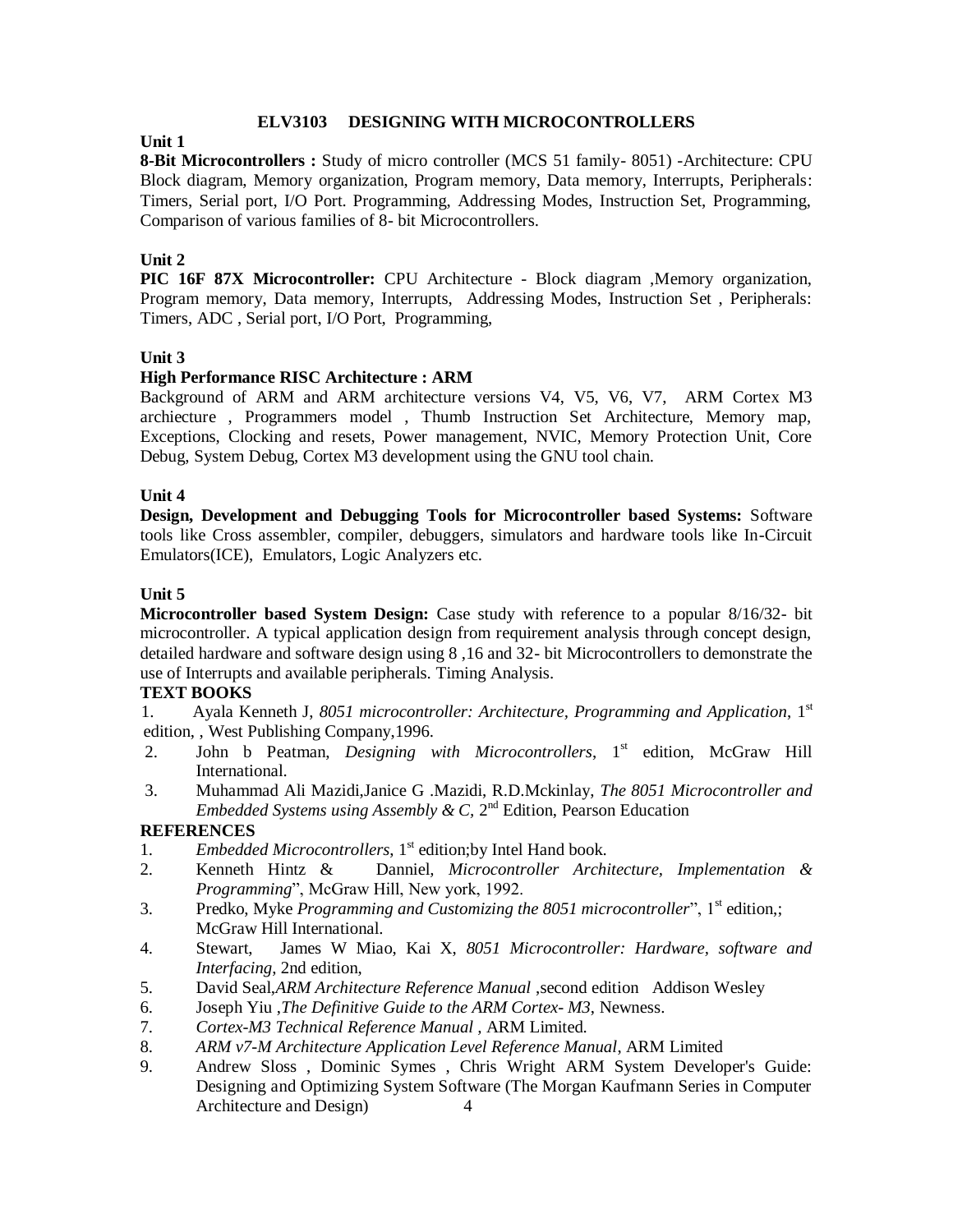### **ELV3104 VLSI DESIGN AUTOMATION**

### **Unit 1**

**Graph Algorithms:** Data structures for Representation of Graphs, Breadth First Search, Depth First Search, Topological Sort, Spanning Tree Algorithm - Kruskal's and Prim's, Shortest path Algorithm - Dijkstra's and Bellman Fort Algorithm for single pair Shortest paths, Floyd-Warshall algorithm for All pair Shortest path, Matrix multiplication modeling of All pairs shortest path problem, Min cut and Max cut Algorithms

### **Unit 2**

**N-P complete Problem:** Polynomial time non-deterministic algorithm, N-P completeness and reducibility, Proof and problems.

**Logic synthesis & verification**: Introduction to combinational logic synthesis, Binary Decision Diagram, Hardware models for High-level synthesis. Allocation , assignment and scheduling.

#### **Unit 3**

**Compaction:** problem formulation, one-dimensional compaction, two dimension based compaction, hierarchical compaction.

**VLSI automation Algorithms**:Partitioning: problem formulation, classification of partitioning algorithms, Group migration algorithms, simulated annealing  $\&$  evolution, other partitioning algorithms.

### **Unit 4**

**Placement, floor planning & pin assignment**: problem formulation, placement algorithms, floor planning concepts, constraint based floor plannning, floor planning algorithms for mixed block & cell design. General & channel pin assignment.

#### **Unit 5**

**Global Routing**: Problem formulation, classification of global routing algorithms, Maze routing algorithm, line probe algorithm, Steiner Tree based algorithms, ILP based approaches.

**Detailed routing**: problem formulation, single layer routing algorithms, two layer channel routing algorithms, three layer channel routing algorithms, and switchbox routing algorithms. Over the cell routing  $\&$  via minimization: two layers over the cell routers, constrained  $\&$ unconstrained via minimization

#### **Text:**

- 1. Sabih H. Gerez, *Algorithms for VLSI Design* Automation, John Wiley & Sons, 1999
- 2. Naveed Shervani, *Algorithms for VLSI physical design Automation*, Kluwer Academic Publisher, Second edition.

#### **References:**

- 1. Christophn Meinel & Thorsten Theobold, *Algorithm and Data Structures for VLSI Design*, KAP, 2002.
- 2. Rolf Drechsheler ,*Evolutionary Algorithm for VLSI*, Second edition
- 3. Trimburger, *Introduction to CAD for VLSI*, Kluwer Academic publisher, 2002
- 4. T .H. Cormen, C. E. Leiserson, R. L. Rivest , *Introduction to Algorithms*, PHI.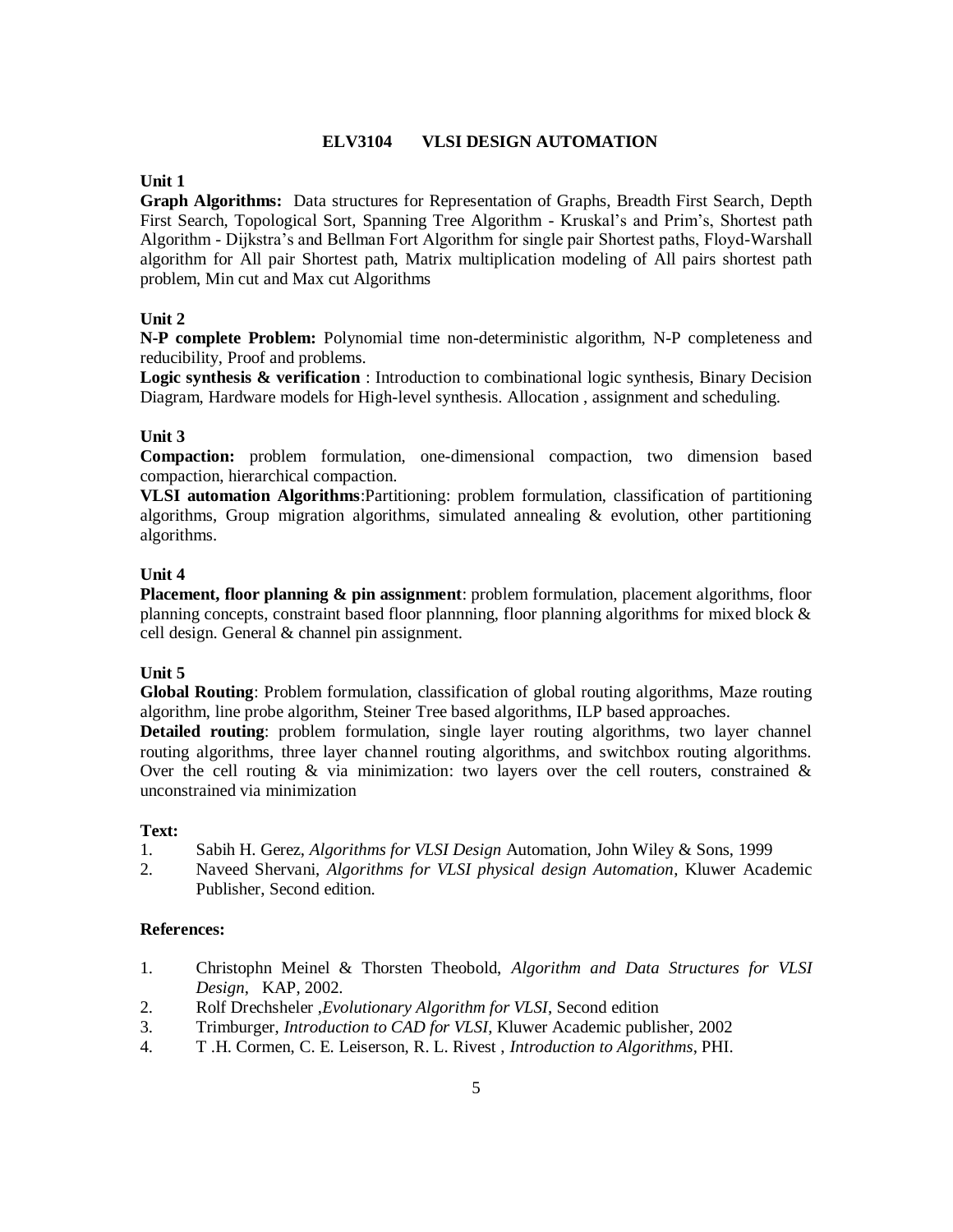### **ELV 3105 EMBEDDED AND REAL TIME SYSTEMS**

### **Unit 1**

**Introduction to embedded systems:** Categories of embedded systems, overview of embedded system architecture; specialties of embedded systems recent trends in embedded systems, Communication interfaces: RS232/UART RS 422/RS485, USB, IEEE1394, Bluetooth, Zigbee, Wifi, I2C, SPI, CAN, IDE, PCI, and Networking

### **Unit 2**

**Survey of software Architectures:** Round Robin, Round Robin with interrupts, Function Queue scheduling Architecture, RTOS Architecture, Architecture selection, Introduction to RTOS,- Task and task states, Task and data, Semaphore and shared data, More operating system services, - Message Queues, Mail boxes and pipes, Timer functions , events, Memory Management, Interrupt routine in an RTOS environment.

### **Unit 3**

**Basic Design using an RTOS:** Principle, Encapsulating Semaphores and Queues, Hard Real-Time scheduling considerations, saving memory space, saving power.

### **Unit 4**

**Embedded Software Development Tools:-** Host and Target Machines, Linker/ Locator for Embedded Software , Getting Embedded Software into the target system, Debugging Techniques, Testing on your host machine, Instruction Set Simulators, The Assert Macro, Using Laboratory tools.

### **Unit 5**

**Writing Software for Embedded Systems:-** The compilation process, Native versus cross compilers, Run time libraries, Writing a library, Using alternative libraries, Using a standard library, Porting Kernels, C extensions for Embedded Systems, Downloading, Emulation and Debugging Techniques, Buffering and other data structures, Linear buffer, Directional buffer, Double buffering, Buffer exchanging, Linked lists, FIFO, Circular buffers, Buffer under run and overrun, Allocating buffer memory, memory leakage, Memory and performance trade offs

#### **TEXT BOOKS**

- 1. Dr.K V K K Prasad, E*mbedded / Real time systems: Concepts, Design and Programming*, Dream Tech press, New Delhi, 2003.
- 2. David Simon, *Embedded Software Primer*, Addison- Wesley, 1999.

- 1. Raj Kamal, *Introduction to Embedded Systems*, Tata McGraw Hill Publications, 2002.
- 2. Frank Vahid,Tony D. Givargis, *Embedded System Design- A Unified Hardware/ Software Introduction*, John Wiley and Sons, Inc 2002
- 3. Jonathan W. Valvano,*Embedded Microcomputer systems*, Brooks / Cole, Thompson Learning.
- 4. Arnold S Burger, *Embedded Systems Design - Introduction to Processes, Tools, Techniques*", CMP books.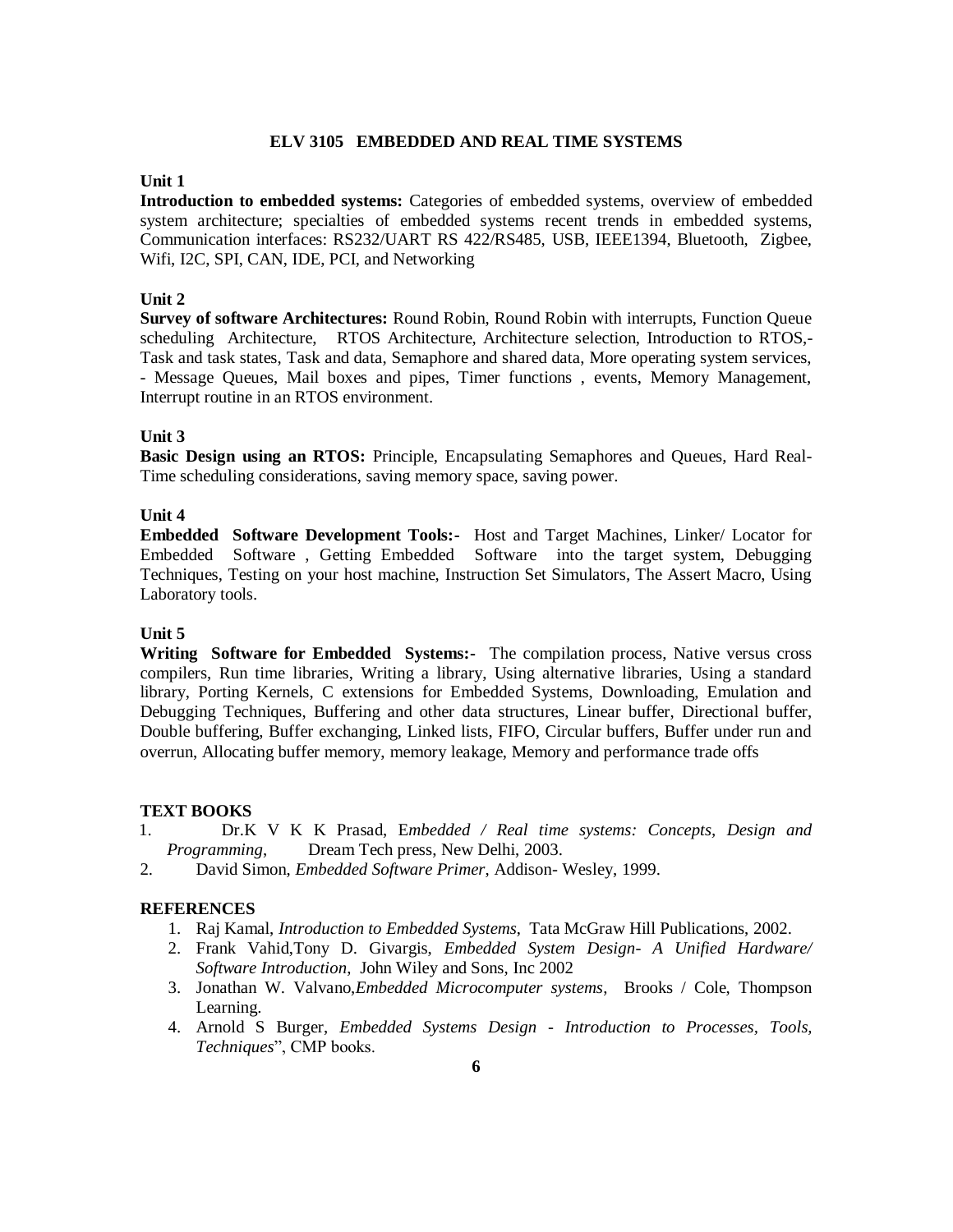### **ELV 3106 SYSTEM ON CHIP DESIGN**

### **Unit 1**

**System On Chip Design Process:** A canonical SoC Design, SoC Design flow **-** waterfall vs spiral, Top-down vs Bottom up, Specification requirement, Types of Specification**,** System Design process, System level design issues- Soft IP vs Hard IP**,** Design for timing closure, Logic design issues- Verification strategy, On-chip buses and interfaces, Low Power, Manufacturing test strategies.

# **Unit 2**

**Macro Design Process:** Top level Macro Design**,** Macro Integration, Soft Macro productization, Developing hard macros, Design issues for hard macros, Design process**,** System Integration with reusable macros.

### **Unit 3**

**Design for Testability Fundamentals:-** Faults in Digital circuits. Fault models Digital test pattern generation – ATPG, Roth's D-algorithm, Vector Simulation- ATPG Vectors, Formats, Compaction and Compression., Scan Architectures and testing- , Generic Boundary scan, Full integrated scan, Syndrome test band signature analysis. Built in Self Test (BIST):-, BIST concepts and test pattern generation

### **Unit 4**

**SoC Verification:-** Verification technology options,Verification methodology, Verification languages,Verification approaches,and Verification plans. System level verification, Block level verification,Hardware/software co-verification and Static net list verification .

#### **Unit 5**

**MPSoCs:** What, Why, How MPSoCs. Techniques for designing MPSoCs, Performance and flexibility for MPSoCs design, MPSoC performance modeling and analysis. System-In-Package (SIP) design.

# **TEXT BOOKS**

- 1. Prakash Rashinkar, Peter Paterson and Leena Singh, *SoC Verification-Methodology and Techniques*,.Kluwer Academic Publishers,2001.
- 2. Michael Keating, Pierre Bricaud,*Reuse Methodology manual for System-On-A-Chip Designs*,Kluwer Academic Publishers,second edition,2001.
- 3. Miron Abramovici, Melvin A. Breur, Arthur D. Friedman, *Digital systems Testing and testable Design*, Jaico Publishing House, 2001.

- 1**.** William K.Lam, *Design Verification:Simulation and Formal Method based Approaches*,Prentice Hall.
- 2. Rochit Rajsuman, *System-on-a-Chip-Design and Test*,ISBN.
- 3. A.A.Jerraya, W.Wolf, *Multiprocessor Systems-on-chips,* M K Publishers.
- 4. Dirk Jansen,*The EDA HandBook*, Kluwer Academic Publishers.
- **5.** Alfred Crouch, *Design for test for digital IC & Embedded Core Systems*, Prentice hall.
- 6. Stanley L. Hurst , *VLSI Testing: digital and mixed analogue digital techniques ,*Pub: Inspec / IEE, 1999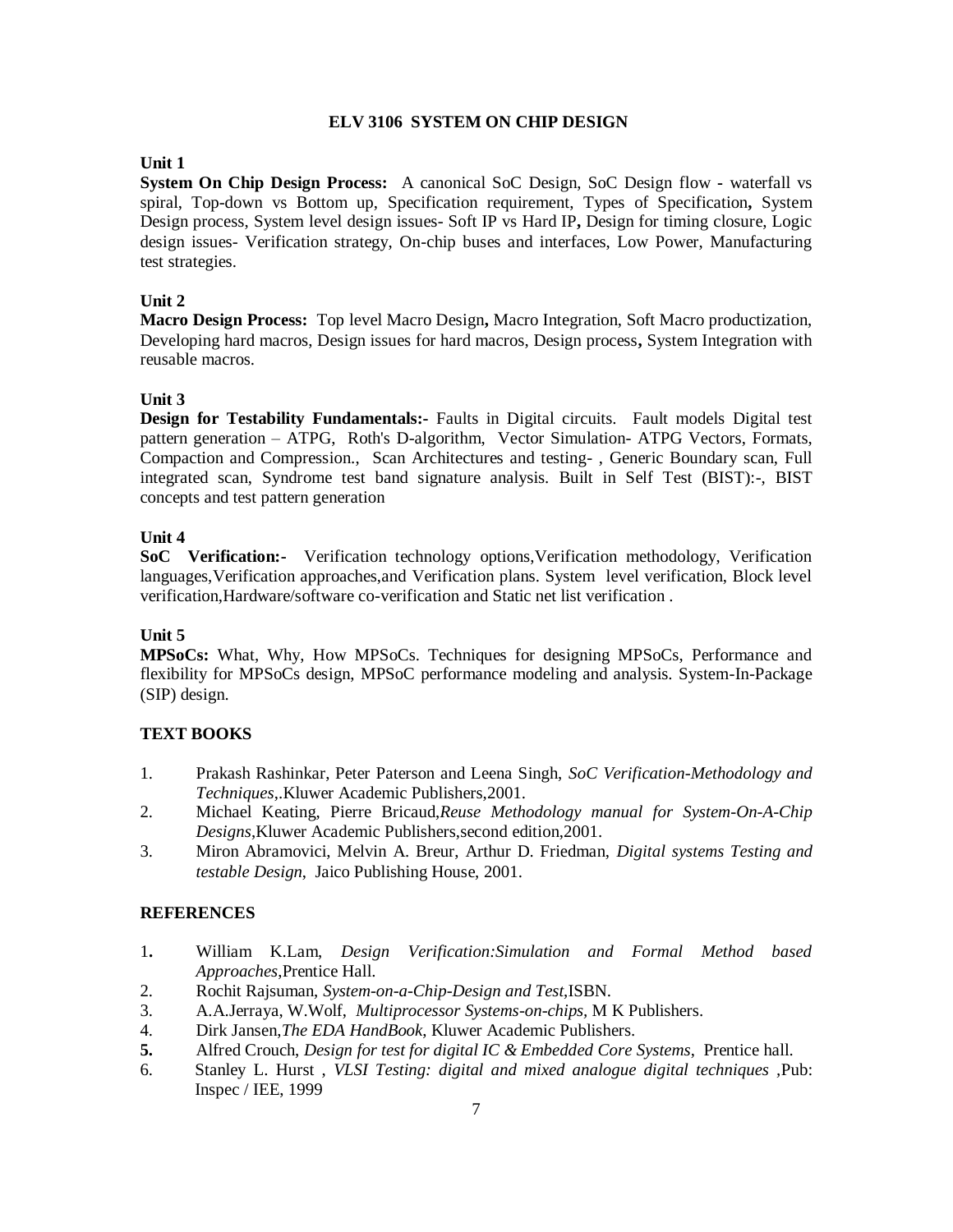### **ELV 3107 COMPUTER COMMUNICATION NETWORKS**

### **UNIT 1**

Introduction to Data Communications and Networking:Introduction; Fundamental Concepts; Data communications; Protocols; Standards; Standards Organizations; Signal Propagation; Analog and Digital Signals; Bandwidth of a signal and a medium; The data transmission rate and thebandwidth. Modes of Data Transmission and Multiplexing :Introduction; Parallel and Serial Communication, Asynchronous, Synchronous and Isochronous Communication; Simplex,, Half-Duplex Communication, Multiplexing; Types of Multiplexing; FDM Versus TDM.

# **UNIT 2**

Network Topologies, Switching and Routing Algorithms: Introduction; mesh Topology; Star Topology; Tree Topology; Ring Topology; Bus Topology; Hybrid Topology; Switching Basics; Circuit Switching; Packet Switching; Message Switching; Router and Routing; Factors Affecting Routing Algorithms; Routing Algorithms; Approaches to Routing.

# **UNIT 3**

Asynchronous And Synchronous Transmission,Physical interfaces Transmission Errors: Detection and Correction: Introduction; Error Classification; Type of Error; Error Detection; Error control; Flow Control; Parity check, Longitudinal redundancy check, cyclic redundancy check, recovery from errors, CSMA.

# **UNIT 4**

Networking Protocols and OSI Model: Introduction; Protocols in Computer Communications; OSI Model; OSI Layer Functions; Local Area Networks; Metropolitan Area Network; Wide Area Network.

# **UNIT 5**

Network Security: Cryptography , Symmetric \_key Algorithms, Public–Key Algorithms, Digital Signatures,Management of public keys. Communication Security, Authentications Protocols, Email Security, Web security, Social Issues.

#### **Text Books:**

1. Andrew S Tanenbaum , Computer Networks-,4th Edition. Pearson Education/PHI

#### **References :**

- 1. Michael A.Gallo, William M .Hancock, Computer Communications and Networking Technologies , Thomson Publication
- 2. Behrouz A. Forouzan, Data Communications and Networking, Third Edition TMH.
- 3. William Stallings , Data And Computer Communication , Prentice Hall, 4th Ed.
- 4. Srinivasan Keshav, Engg. approach to Computer Networking , Pearson Edu.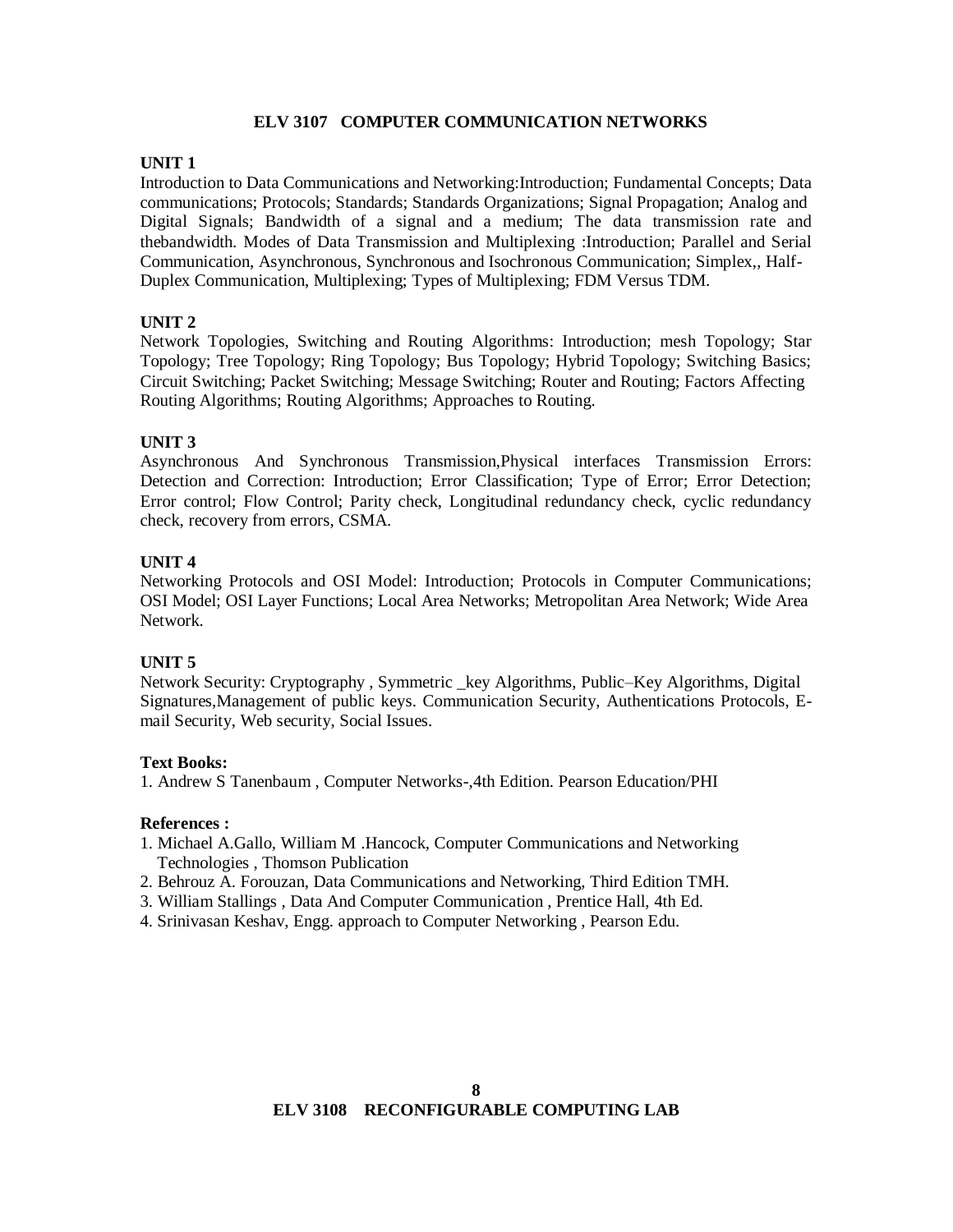HDL Programming using VHDL  $\&$  Verilog – Combinational and Sequential circuit design, use of state machines, Compilation using Icarus verilog/ GHDL/ ISE or equivalent tools. Simulation using GTK wave/ Modelsim or equivalent tools.

Implementation of reconfigurable hardware for a variety of applications in signal processing – real time audio and video processing, high speed digital communication, embedded systems, etc.

#### **ELV 3109 EMBEDDED OS AND RTOS LAB**

Arrays, linked list, OS structures The kernel, Kernel structure, Kernel components and organization, Modes of operation, Booting and kernel initialization, Booting Basics, Boot-loaders (Various target specific boot loaders )etc. Device driver structure. Building a kernel from source, modifying an existing device driver, writing a new device driver, kernel debugging and testing and performance tuning. Writing and customizing device drivers for an embedded system. Kernel modules and kernel threads, Thread Design, Mutual Exclusion with Mutexes, Memory Management, Using Timing Facilities, Using Counting Semaphores for Event Notification, Synchronizing Threads with Event Flags Groups, Inter-Thread Communication with Message Queues, Priority Inversion, Preemption Threshold, Interrupts and I/O, Designing Multi-Threaded System etc.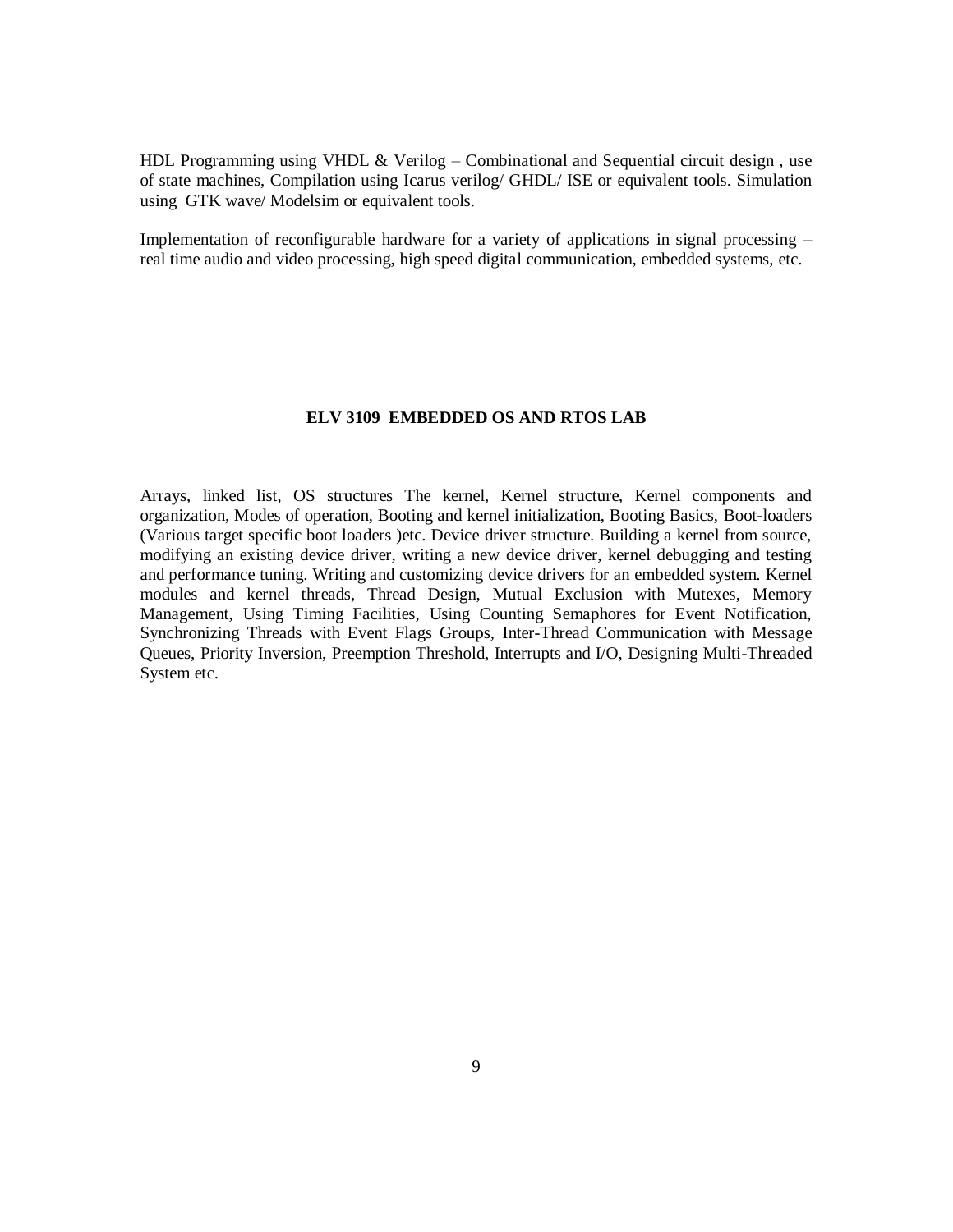### **ELV 3201 ANALOG INTEGRATED CIRCUIT DESIGN**

### **Unit 1**

**Analog MOS transistor models** – CMOS device models-MOS large signal model, small signal models, computer simulation models, subthreshold MOS models- SPICE simulation- . MOS diode/ Active Resistor, current sink/ sources – basics of single stage CMOS amplifiers - common Source, common gate and source follower stages - frequency response

# **Unit 2**

**CMOS Differential Amplifiers:** CMOS Operational Amplifiers**-** one stage and two stage- gain boosting- Common mode feedback (CMFB) - Cascode and Folded cascade structures

# **Unit 3**

**High Performance Opamps** – High speed/ high frequency op-amps, micro power opamps, low noise opamps and low voltage opamps. Current mirrors, filter implementations.

# **Unit 4**

Supply independent and temperature independent references-Band gap references- PTAT current generation and constant Gm biasing – CMOS comparators – Multipliers and wave shaping circuits – effects due to non-linearity and mismatch in MOS circuits – Layout and packaging consideration for analog circuits – design rules – multi finger transistors – substrate coupling etc.

# **Unit 5**

**Switched Capacitor Circuits:** First and Second Order Switched Capacitor Circuits, Switched Capacitor filters, CMOS oscillators, simple and charge pump CMOS PLLs- non ideal effects in PLLs, Delay locked loops and applications, basics of CMOS data converters – Medium and high speed CMOS data converters, Over sampling converters.

# **TEXT BOOKS**

- 1. David. A. Johns and Ken Martin, *Analog Integrated Circuit Design*, John Wiley and Sons, 2001.
- 2. Behzad Razavi, *Design of Analog CMOS Integrated Circuit*, Tata McGraw HILL, 2002.
- 3. Philip Allen & Douglas Holberg,"CMOS Analog Circuit Design", Oxford University Press, 2002.

- 1. Paul B Gray and Robert G Meyer, *Analysis and Design of Analog Integrated Circuits*.
- 2. Behzad Razavi, *Principles of data conversion system design*, 2000. John Wiley
- 3. R Gregorian and G C Temes, *Analog MOS Integrated Circuits for Signal Processing*, John Wiley,1986.
- 4. R L Geiger, P E Allen and N R Strader, *VLSI Design Techniques for Analog & Digital Circuits*, McGraw Hill, 1990.
- 5. Gray, Wooley, Brodersen, *Analog MOS Integrated circuits*, IEEE press, 1989.
- 6. Kenneth R. Laker, Willy M.C. Sensen, *Design of Analog Integrated circuits and systems*, McGraw Hill, 1994.
- 7. Mohammed Ismail & Feiz , *Analog VLSI – Signal Information and Processing,*, John Wiley and Sons.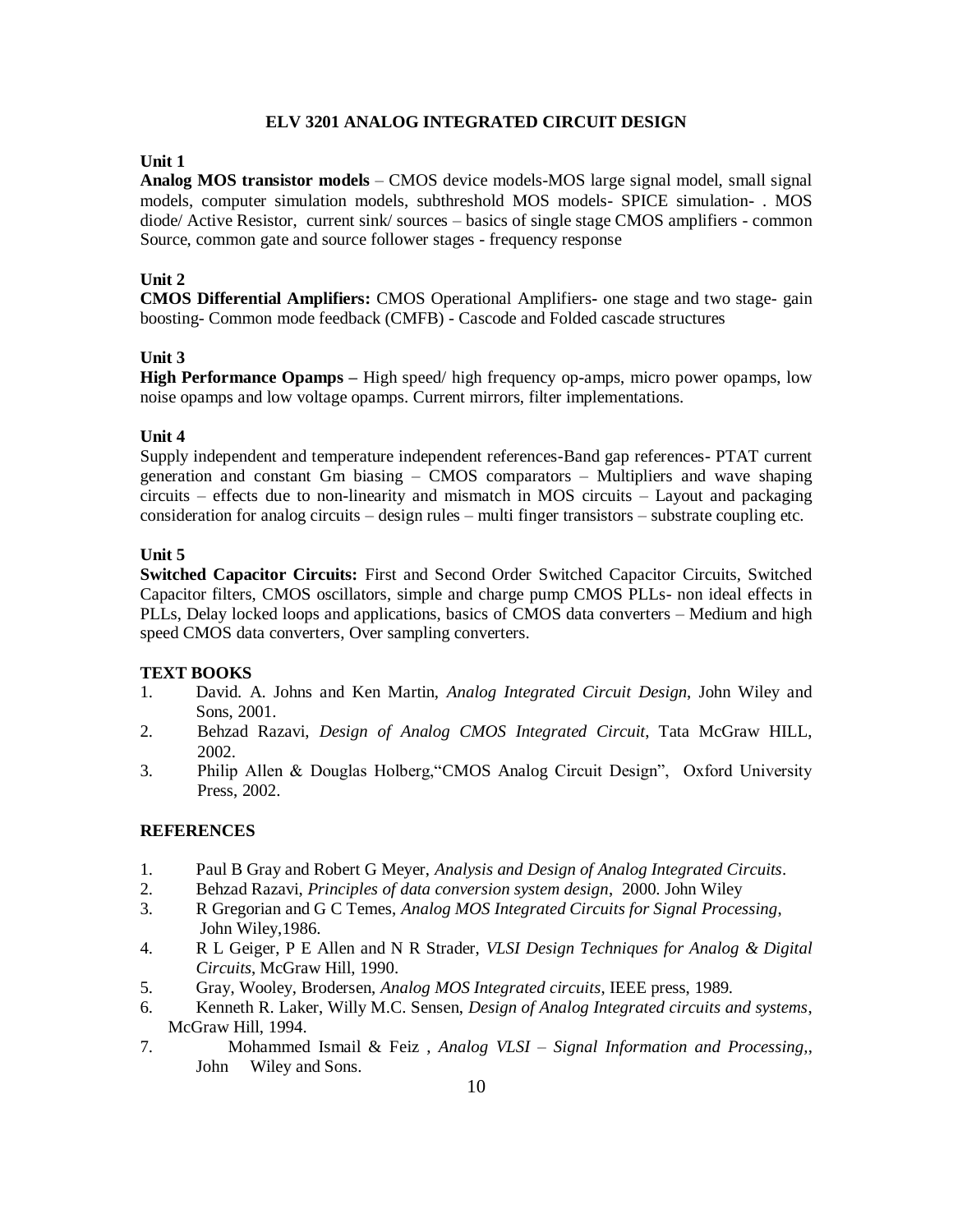# **ELV 3202 ADVANCED DSP CONCEPTS AND ARCHITECTURES**

### **Unit 1**

**Multirate system fundamentals:** Basic Multirate operation – up sampling and down sampling, Time domain and frequency domain analysis, identities for multirate operations, Interpolator and decimator design, Rate conversion, Polyphase representation.

# **Unit 2**

**Adaptive Signal processing:** Adaptive systems, Open and Closed Loop Adaptation, Adaptive Linear Combiner, Adaptive Algorithms and structures – LMS algorithm, Ideal LMS, Newton Algorithm and its properties, Sequential Regression algorithm, Advantages and disadvantages of adaptive recursive filters – LMS algorithm for recursive filters, Random search algorithms, Applications

# **Unit 3**

**Pipe lining and parallel processing**- pipe lining of FIR filters, Parallel processing, pipe lining and parallel processing for low power, retiming- definitions and properties, solving system of inequalities, retiming techniques, unfolding- algorithm for unfolding, properties of unfolding, critical path, unfolding and retiming, applications folding- folding transformation, register minimization techniques, register minimization in folded architectures.

# **Unit 4**

**Systolic Arrays**- Systolic array design methodology, FIR Systolic arrays, selection of scheduling vector, Matrix Matrix multiplications, 2 D systolic array design, Systolic design for space representations containing delays. Fast convolution – Cook Toom Algorithm, Winograd Algorithm, Iterated convolution, Cyclic convolution.

# **Unit 5**

**Synchronous, wave and asynchronous pipelines-** Synchronous pipelining and clocking styles, clock skew and clock distribution in bit level pipelined VLSI designs, Wave pipelining, asynchronous pipelining

# **Text Books:**

- 1. Keshab K Parhi,VLSI DSP Systems- Design and Implementation John Wiley, 2004.
- 2. P P Vaidyanathan ,Multirate Systems and filterbanks,, Prentice Hall, PTR.
- 3. Bernard Widrow & Samuel D. Streams Adaptive Signal Processing", , Prentice Hall. **References :**
- 1. N J Fliege, Multirate Digital Signal Processing, John Wiley 1994.
- 2. John G Proakis and Dimitris G Manolokis, Digital Signal Processing Principles Algorithms and applications", Prentice Hall, Third Edition,1999
- 3. Naim Dahnoun , Digital Signal Processing Implementation using the TMS320C6000 DSP Platform, 1st Edition
- 4. Rulf Chassaing, Digital Signal Processing and Application with C6713 and C6416 DSK,,Worcester Polytechnic Institute, A Wiley-Interscience Publication
- 5. Dan E. Dudgeson and Russel M, Mersereau, Multidimensional Digital Signal Processing, Prentice Hall.
- 6. Rulph Chassaing,DSP Applications using 'C' and the TMS320C6X DSK, 1st Edition
- 7. Andrew Bateman, Warren Yates, Digital Signal Processing Design, 1st Edition
- 8. James H. McClellan, Ronald Schaffer and Mark A. Yoder;DSP FIRST A Multimedia Approach, 1st Edition; Prentice Hall
- 9.Digital Signal Processing- A Practical Approach", Emmanuel C Ifeachor, Barrie W. Jervis, Addison Wesley, 1993. 11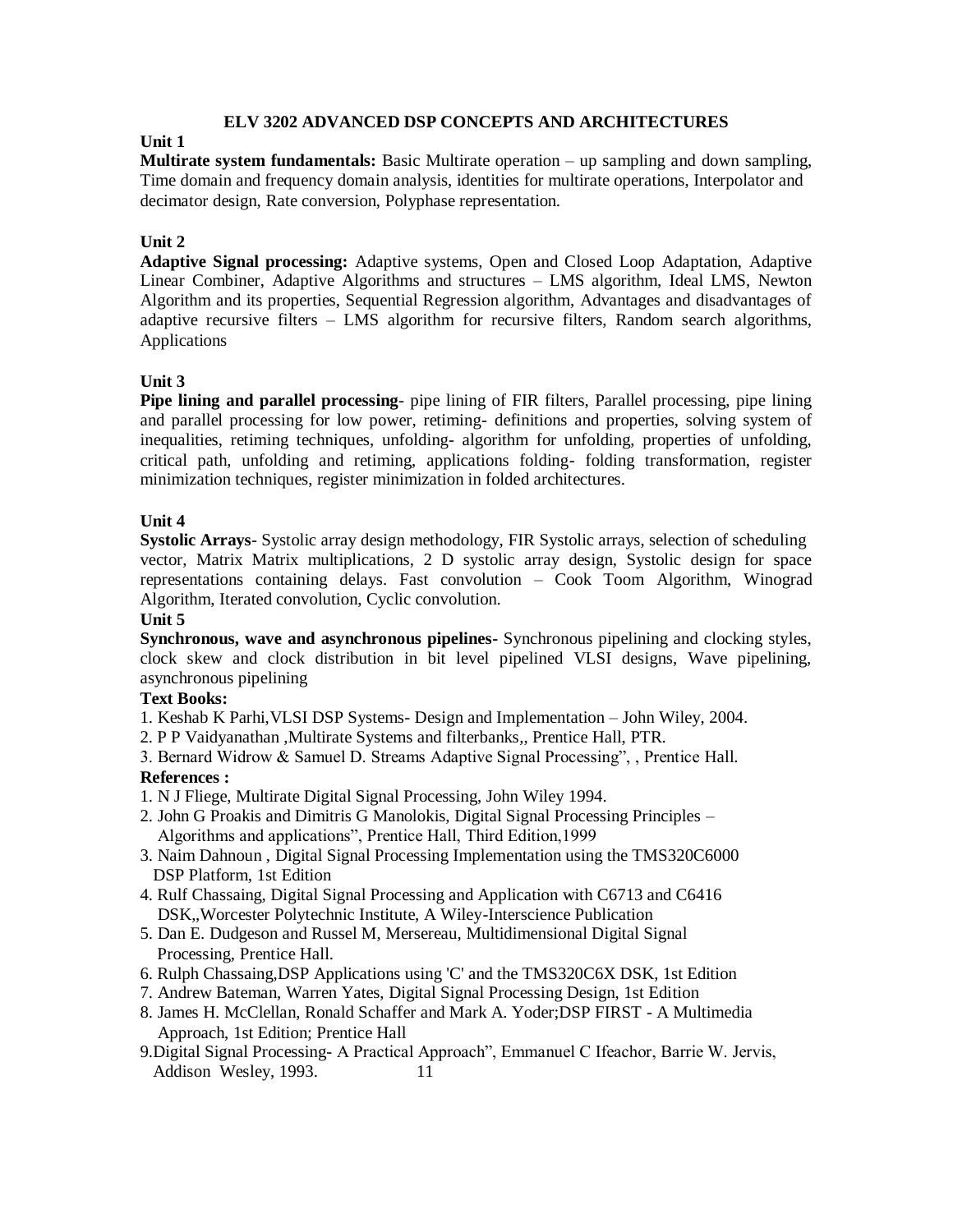### **ELV3203 EMBEDDED SYSTEM DESIGN**

# **Unit 1**

**Introduction :** Embedded system overview,Design challenge: Optimizing design metrics, Processor Technology, General-purpose Processors, Single-purpose Processors, and Application Specific Processors, IC Technology: Full- custom/VLSI, Semi-custom ASIC, PLD, Trends, Design Technology.

# **Unit 2**

**Custom Single purpose Processor:** RT- level combinational components, RT- level sequential components , Custom Single purpose Processor Design, RT- level Custom Single purpose Processor Design, Optimizing Custom Single- purpose Processors, Optimizing the original program, Optimizing the FSMD,Optimizing the datapath, optimizing the FSM.

**General-purpose Processors:** Basic architecture, Datapath ,Control unit, Memory, Pipelining, Superscalar and VLIW architectures. Application- Specific instruction-set Processors(ASIP's), Micro-controllers, DSP, Less- General ASIP environments, Selecting a Microprocessor/ General purpose Processor Design

# **Unit 3**

**Advanced Communication Principles:** Parallel, serial and wireless Communications, Serial protocols: The I2C Bus, The CAN bus, Fire wire bus, USB. Parallel protocols: PCI bus, AMBA bus, wireless protocols: IrDA , Bluetooth, IEEE 802.11 .

# **Unit 4**

**Digital Camera Example**: User's perspective, Designer's perspective, Specification, Informal Functional specification, Non-functional specification. Executable specification. Design, Implementation : 8051-based design, Implementation, Fixed point FDCT, Implementation, Hardware FDCT.

# **Unit 5**

**Control Systems:** Open-loop and closed –loop control systems,an open-looped automobile cruise-controller,a closed-loop automobile cruise-controller,General control systems and PID controllers,Control objectives,Modeling real physical systems,Controller design,Fuzzy control. Practical Issues Related to Computer based Control,Benefits of Computer Based Control Implementations.

# **TEXT BOOKS**

1. Frank Vahid and Tony Givargis , Embedded System Design-A Unified Hardware/Software Introduction",,John Wiley & Sons,2002.

# **REFERENCES**

- 1. "Embedded System Design" Steve Heath, Butterworth Heinemann.
- 2. Gajski and Vahid, "Specification and Design of Embedded systems", Prentice Hall.

# **ELV 3204 LOW POWER VLSI DESIGN**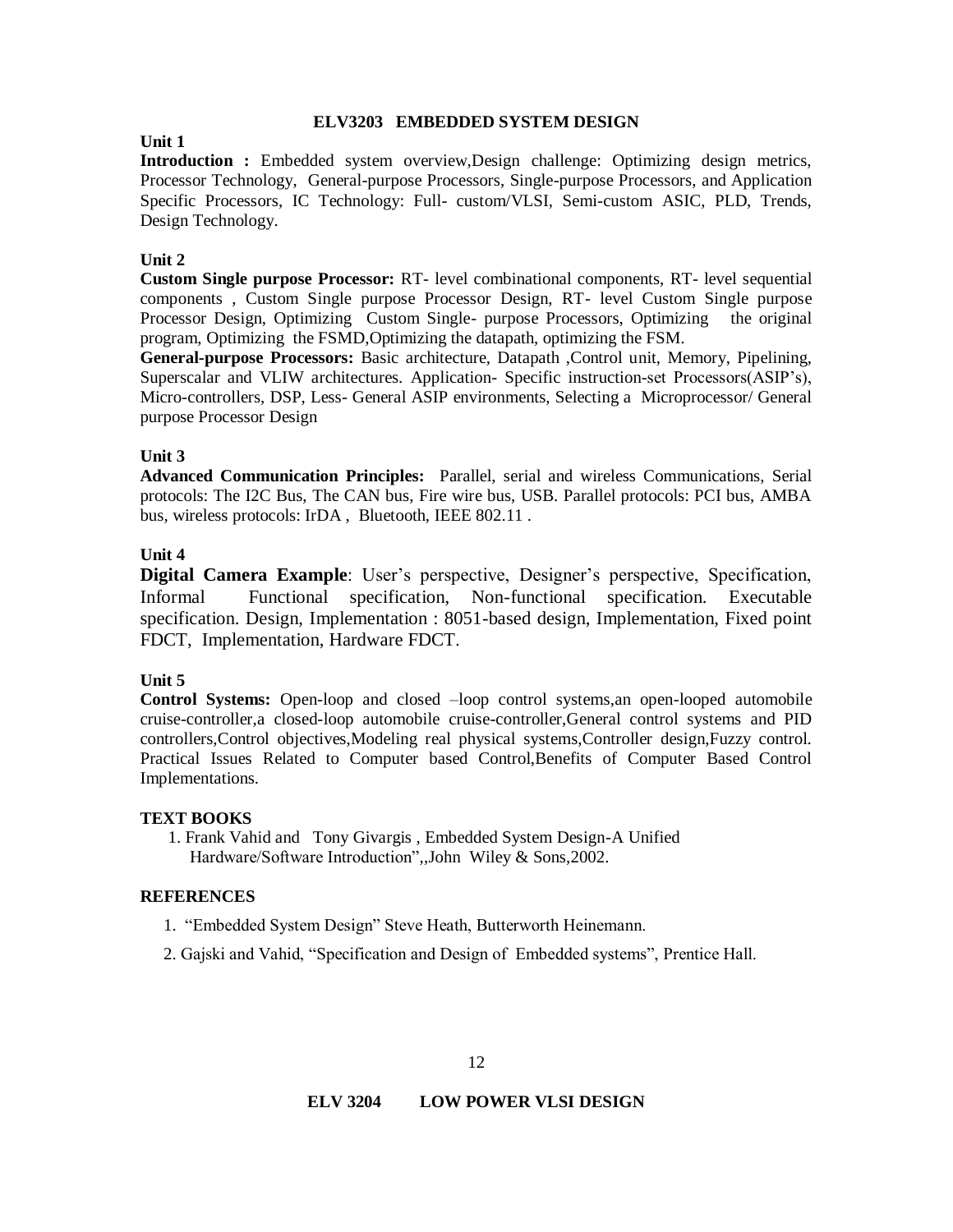# **Unit 1**

Need for low power VLSI chips, Sources of power dissipation on Digital Integrated circuits. Emerging Low power approaches. Physics of power dissipation in CMOS devices. Device & Technology Impact on Low Power, Dynamic dissipation in CMOS, Transistor sizing & gate oxide thickness, Impact of technology Scaling, Technology & Device innovation. Power estimation.

### **Unit 2**

**Simulation Power analysis**: SPICE circuit simulators, gate level logic simulation, capacitive power estimation, static state power, gate level capacitance estimation, architecture level analysis, data correlation analysis in DSP systems. Monte Carlo simulation. **Probabilistic power analysis**: Random logic signals, probability & frequency, probabilistic power analysis techniques, signal entropy.

### **Unit 3**

**Low Power Design- Circuit level**: Power consumption in circuits. Flip Flops & Latches design, high capacitance nodes, low power digital cells library. **Logic level:** Gate reorganization, signal gating, logic encoding, state machine encoding, precomputation logic

#### **Unit 4**

**Low power Architecture & Systems:** Power & performance management, switching activity reduction, parallel architecture with voltage reduction, flow graph transformation, low power arithmetic components, low power memory design.

#### **Unit 5**

**Low power Clock Distribution :** Power dissipation in clock distribution, single driver Vs distributed buffers, Zero skew Vs tolerable skew, chip & package co design of clock Network. **Algorithm & architectural level methodologies :** Introduction, design flow, Algorithmic level analysis & optimization, Architectural level estimation & synthesis.

#### **Text Books:**

- 1. Gary K. Yeap, "Practical Low Power Digital VLSI Design", KAP, 2002
- 2. Rabaey, Pedram, "Low power design methodologies" Kluwer Academic, 1997

#### **References:**

1. Kaushik Roy, Sharat Prasad, "Low-Power CMOS VLSI Circuit Design" Wiley, 2000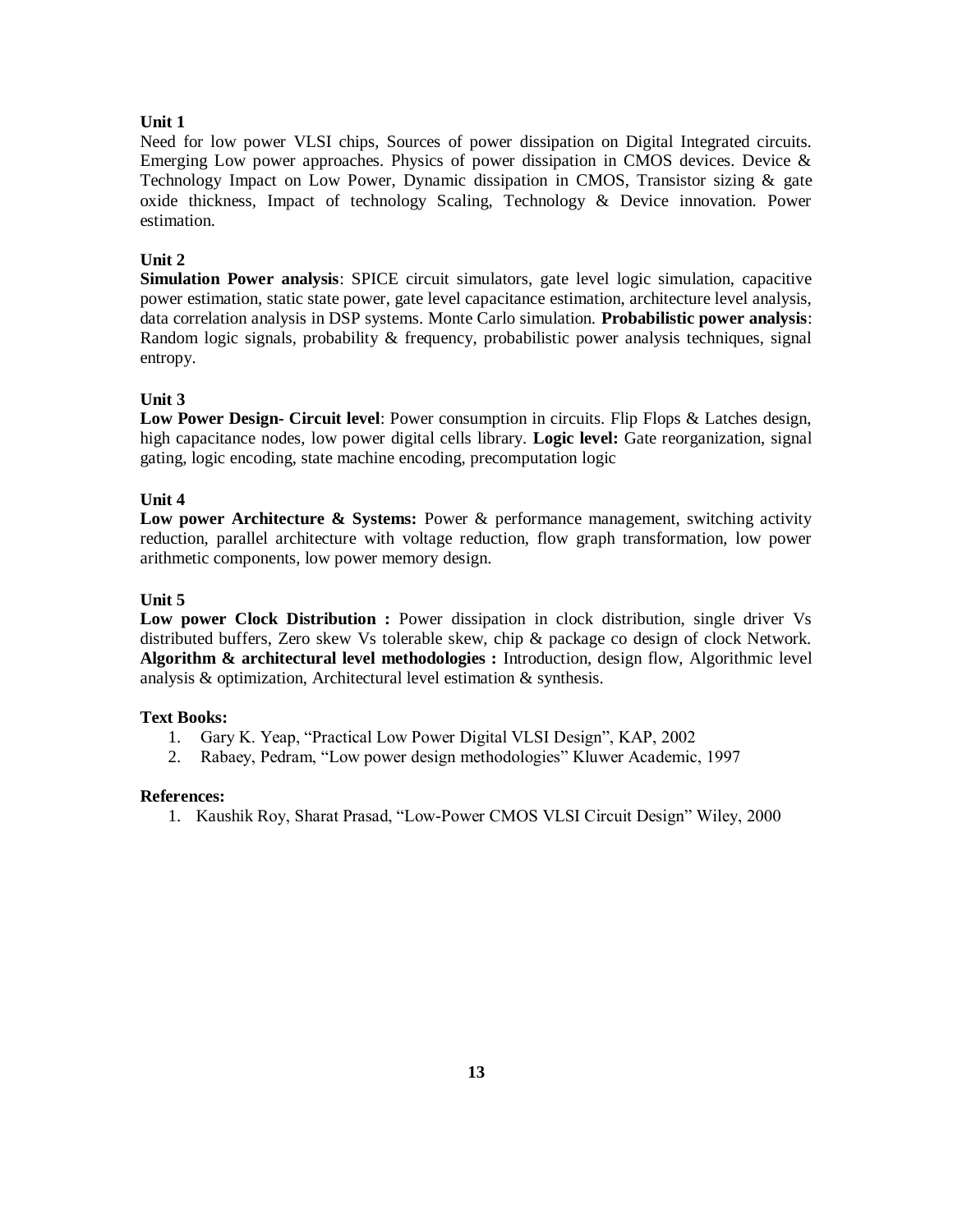#### **ELV3205 HIGH SPEED DIGITAL DESIGN**

### **Unit 1**

**Introduction to High Speed Digital Design:-** Freequency, time and distance- Capacitance and Inductance Effects- High speed properties of logical gates- Speed and power- modeling of wires-Geometry and Electrical properties of wires- Electrical model of wires- transmission lineslossless Lc transmission lines- lossy RLC transmission lines – Special transmission lines

#### **Unit 2**

**Power Distribution and Noise:-** - Power supply network-Local power regulation- IR drops-Area bonding- On chip bypass capacitors- Symbiotic bypass capacitors- Power supply isolation – Noise sources in digital system- Power supply Noise – Cross talk- Intersymbol interference.

#### **Unit 3**

**Signalling convention and Circuits:-** Signalling modes for transmission lines- Signalling over lumped transmission media- Signalling over RC interconnects- driving lossy LC linessimultaneous bi-directional Signalling- terminators- transmitter and receiver circuits.

### **Unit 4**

**Timing Convention and Synchronisation**:- Timing fundamentals- Timing properties of clocked storage elements- signals and events- open loop Timing , level sensitive clockingpipeline Timing closed loop Timing – clock Distribution- Synchronisation failure and metastability- PLL and DLL based lock aligners.

### **Unit 5**

**Ultra fast VLSI Circuits and Systems**: GaAs crystal structure, Technology development, Device modeling and performance estimation, Thermal design, Electromagnetic compatibility

#### **Text Books:**

1. Dally & Paulton ,Digital System Engineering, Cambride University Press,1998

### **Reference Books:**

- 1. Johnson & Graham, High Speed Digital Design: A Handbook of Black Magic, Prentice Hall 1993
- 2. Masakazu Shoji, High Speed Digital Circuits, Addison Wesley, 1996
- 3. Jan M.Rabaey et al. Digital Integrated Circuits: A design Perspective, 2003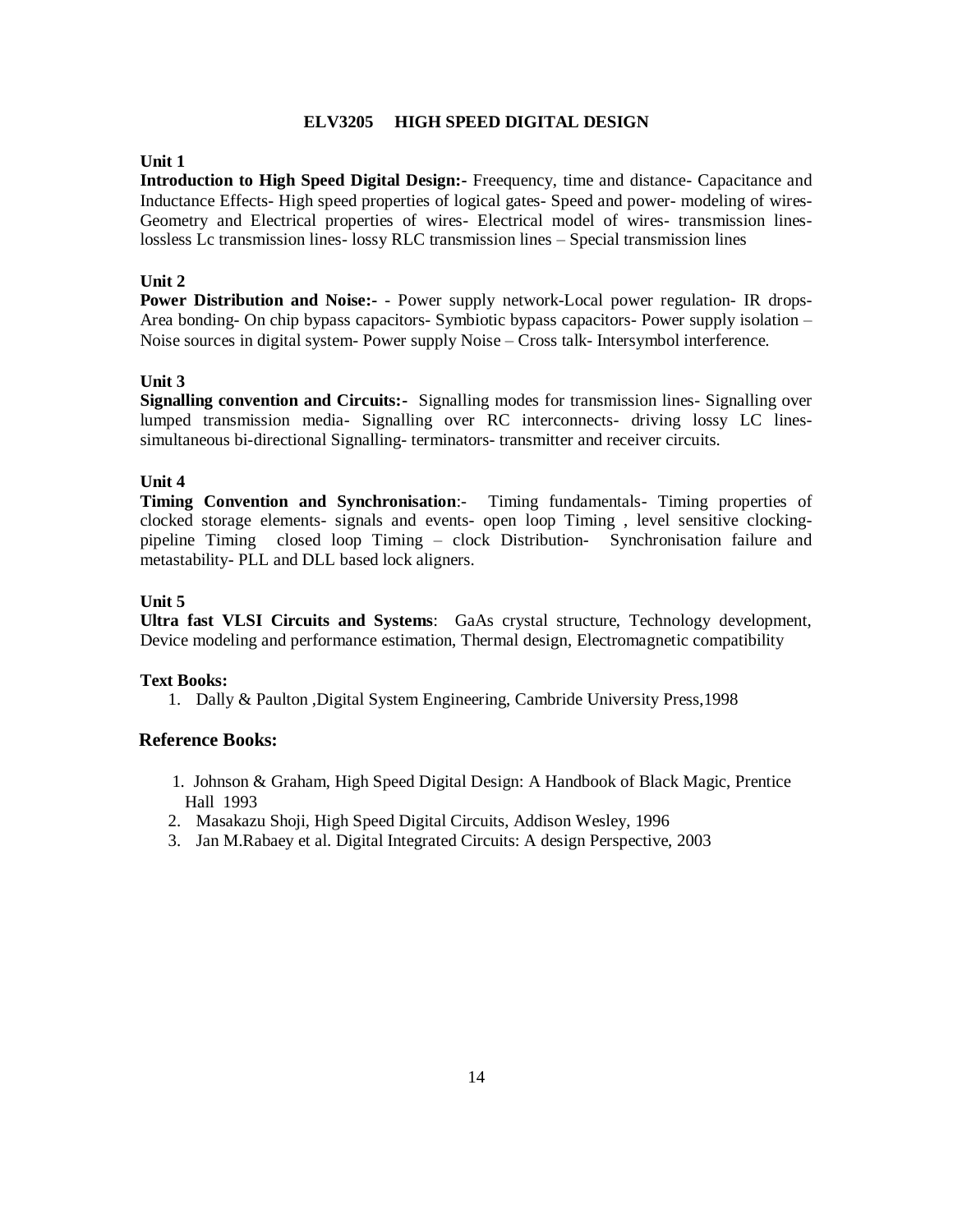# **ELV 3206 CPLD AND FPGA ARCHITECTURE AND APPLICATIONS**

# **UNIT 1**

**Programmable logic** : ROM, PLA, PAL, PLD, PGA – Features, programming and applications using complex programmable logic devices Altera series – Max 5000/7000 series and Altera FLEX logic – 10000 series CPLD, AMD's – CPLD (Mach 1 to 5); Cypres FLASH 370 Device Technology, Lattice pLSI's Architectures – 3000 Series – Speed Performance and in system programmability.

# **UNIT 2**

**FPGAs**: Field Programmable Gate Arrays – Logic blocks, routing architecture, Design flow, Technology Mapping for FPGAs, Case studies – Xilinx Spartan-3, Virtex-II, Virtex-4, Virtex-5, Virtex-6 , Spartan-6 FPGAs & Sub-families, ALTERA's FLEX 8000/10000 FPGAs, NIOS II Ebbedded Processor, AT  $& T - ORCA's$  (Optimized Reconfigurable Cell Array), ACTEL's IGLOO series, ProASIC3 series FPGAs

# **UNIT 3**

**Finite State Machines (FSM):** Top Down Design – State Transition Table, state assignments for FPGAs. Problem of initial state assignment for one hot encoding. Derivations of state machine charges. Realization of state machine charts with a PAL. Alternative realization for state machine chart suing microprogramming. Linked state machines. One – Hot state machine, Petrinetes for state machines – basic concepts, properties. Extended petrinetes for parallel controllers. Finite State Machine – Case Study, Meta Stability, Synchronization.

# **UNIT 4**

**FSM Architectures and Systems Level Design:** Architectures centered around non-registered PLDs. State machine designs centered around shift registers. One – Hot design method. Use of ASMs in One – Hot design. K Application of One – Hot method. System level design – controller, data path and functional partition.

# **UNIT 5**

**Implementing Applications with FPGAs :** Strengths and Weaknesses of FPGAs, Application and computational Characteristics and Performance **-** General Implementation Strategies for FPGA-based Systems - Configure-once Runtime Reconfiguration Design Flow – .Implementing Arithmetic - Fixed-point, Floating- point, Block Floating Point, Number Representation and Arithmetic Constant Folding and Data-oriented Specialization .Instancespecific Design - Distributed Arithmetic -

**CORDIC Architectures for FPGA Computing** - CORDIC Algorithm, Architectural Design, FPGA Implementation of CORDIC Processors .Guidelines and Case Studies of paraller adder cell, parallel adder sequential circuits, counters, multiplexers, parallel controllers

# **TEXT BOOKS:**

1. P.K.Chan & S. Mourad, Digital Design Using Field Programmable Gate Array, Prentice Hall (Pte), 1994.

# **References:**

- 1. S.Trimberger, Edr., Field Programmable Gate Array Technology, Kluwer Academic Publications, 1994.
- 2. J. Old Field, R.Dorf, Field Programmable Gate Arrays, John Wiley & Sons, Newyork, 1995.
- 3. S.Brown, R.Francis, J.Rose, Z.Vransic, Field Programmable Gate Array, Kluwer Pubin, 1992.
- 4. Reconfigurable Computing The Theory and Practice of FPGA based Computation Scott Hauck and Andre DeHon Morgan Kaufmann Publishers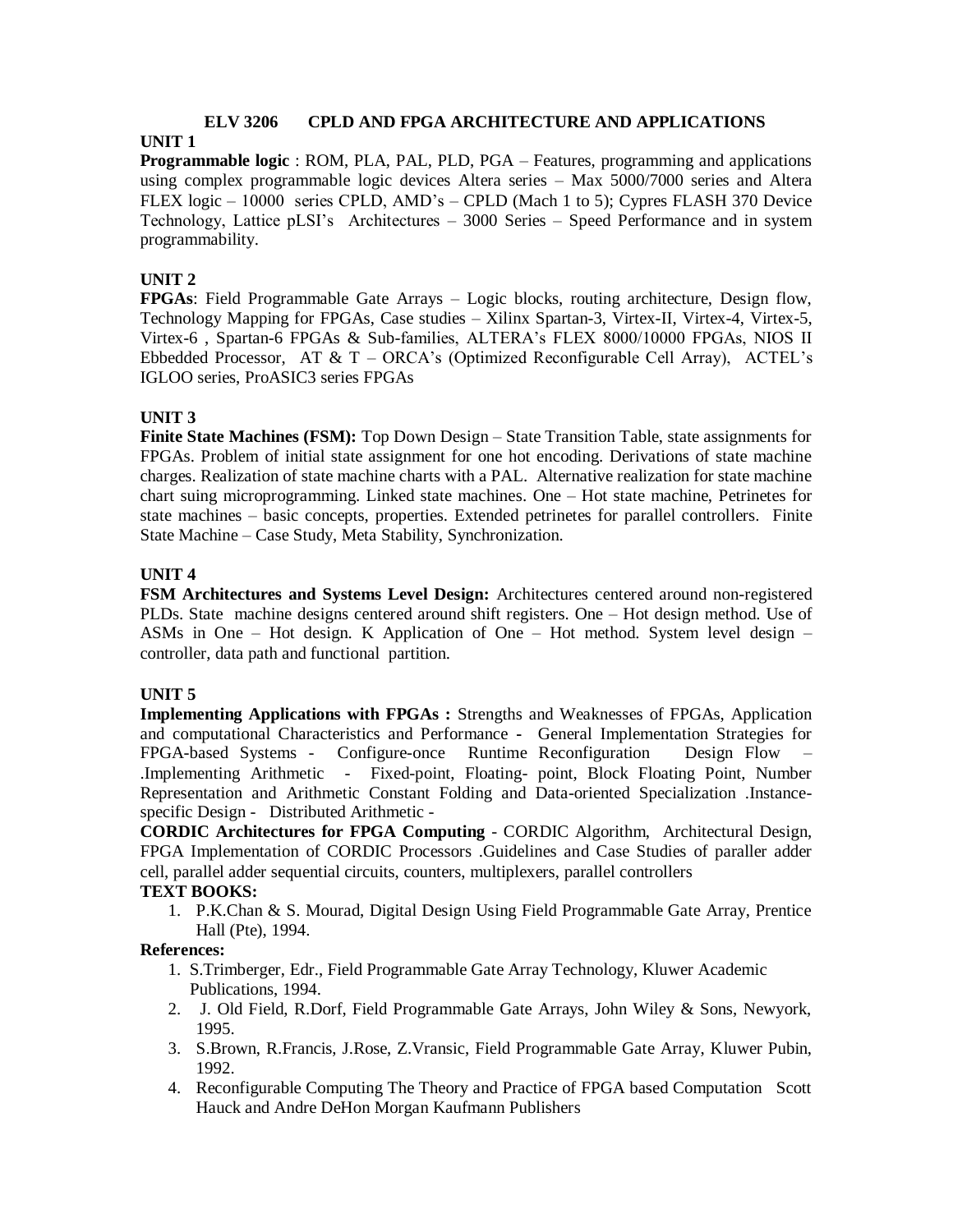### **ELV 3207 Embedded Linux Systems**

# **Unit 1**

**Introduction**: Embedded Linux, Real Time Linux,Types of Embedded Linux systems, Advantages of Linux OS, Using distributions, Examples of Embedded Linux systems- system architecture, Types of host/target architectures for the development of Embedded Linux Systems, Debug setups, Boot Configurations, Processor architectures supported by Linux

# **Unit2**

**Cross platform Development toolchain:** GNU tool chain basics, Kernel Headers Setup, Binutils setup, Bootstrap Compiler Setup, Library Setup, Full Compiler Setup, Using the tool chain, C library alternatives, JAVA, Perl, Python, Ada, IDEs , Terminal Emulators

# **Unit3**

# **Kernel and Root File System**

Kernel Considerations- selection, configuration , Compiling and Installing the kernel Root File System Structure, Librariries, Kernel Modules, Kernel Images, Device Files, Main System Applications, Custom Applications, System Initialization

# **Unit4**

# **Storage Device Manipulation**

MTD-Supported Devices ,Disk Devices, Swapping

**Root FilesystemSetup :** Filesystem Types for Embedded Devices, Writing a Filesystem Image to Flash using an NFS-Mounted Root Filesystem, Placing a Disk Filesystem on a RAM Disk , Rootfs and Initramfs, Choosing a Filesystem's Type and Layout, Handling Software Upgrades **Setting Up the Bootloader** Embedded Bootloaders, Server Setup for Network Boot,Using the U-Boot Bootloader

# **Unit 5**

**Device Drivers:** Introduction, Building and running modules, Char Drivers,Allocating memory, USB Drivers, Device Model, Memory mapping and DMA, Block Drivers, TTY Drivers

# **Text Books:**

- 1. Building Embedded Linux Systems **,** Karim Yaghmour, JonJason Brittain and Ian F. Darwin Masters, Gilad Ben-Yossef, and Philippe Gerum **,** O'Reilly
- 2. Linux Device Drivers , Alessandro Rubini, Jonathan Corbet, O'Reilly

# **Reference:**

- 1. Embedded Linux Primer A Prctical Real World Approch, Christopher Hallinan, Prentice Hall
- 2. Embedded Linux System Design and Development , P Raghavan, Amol Lad, Sriram Neelakandan , Auerbach Publications
- 3. Essential Linux Device Drivers , Alan Cox, Sreekrishnan , Venkateswaran , Pretice Hall
- 4. Embedded Linux Hardware, Software and Interfacing Craig Hollabaugh, Pearson Education